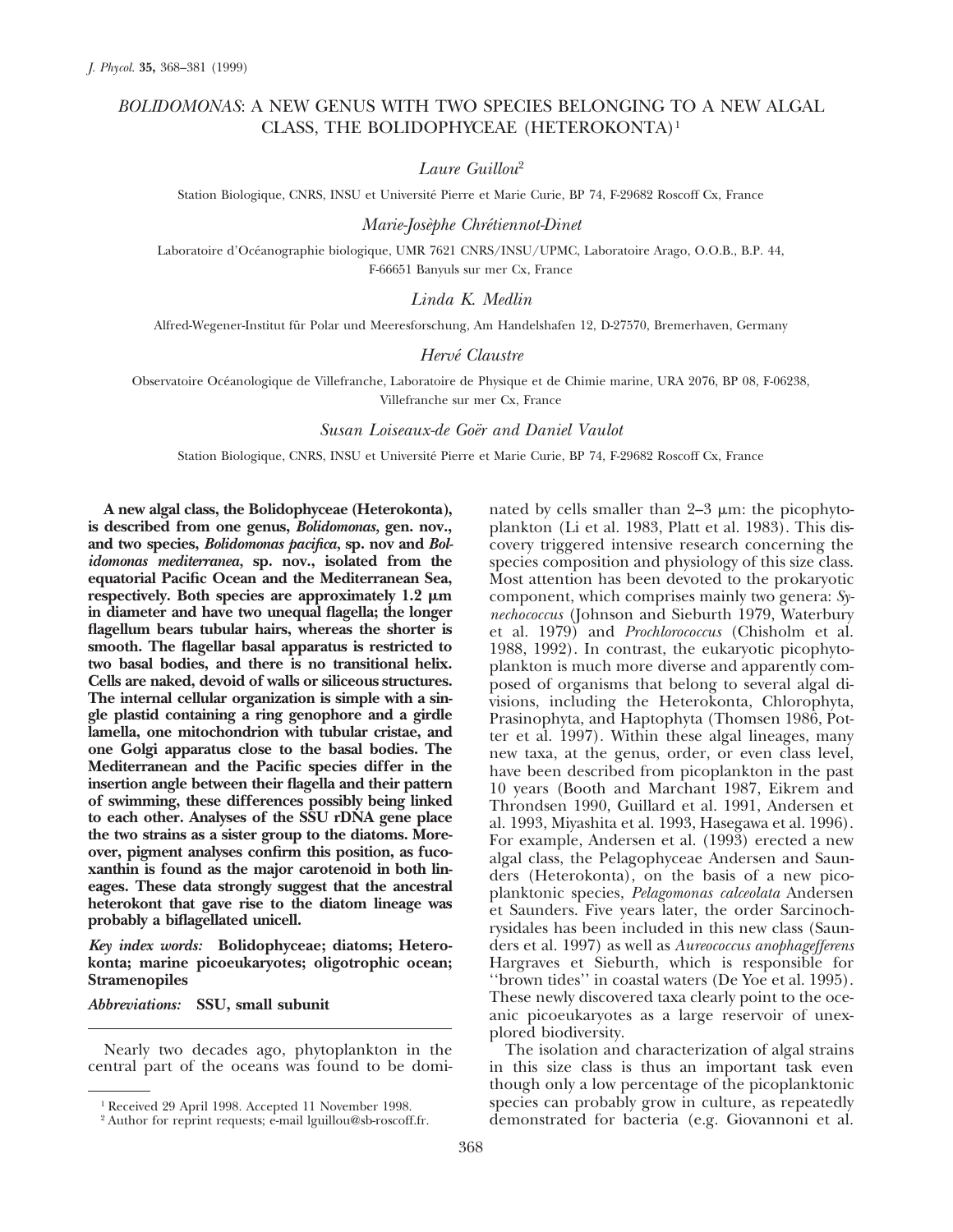

FIG. 1. Schematic drawing of *Bolidomonas* (not to scale) illustrating the main features of the genus. It possesses two laterally inserted flagella: the longer one bears tubular hairs, the shorter one is naked and acronemated. The flagellar hairs (h) are tubular and appear bipartite because their basal section is reduced to a basal disk. The cell contains one plastid (p), one nucleus (n), one Golgi body (g), and one mitochondrion (m). The plastid has a ring DNA genophore (d) and a girdle lamella (l). Cell orientation is arbitrary. A = anterior, D = dorsal, P = posterior, V = ventral. Drawing by M. J. Bodiou.

1990). The description of new taxa should further our understanding of algal taxonomy and phylogeny. Some might represent missing links between established groups (Saunders et al. 1997). Moreover, little is yet known on the species composition of marine picoeukaryotes despite the significant contribution of these communities to primary production in oligotrophic waters (Li 1994). Species adapted to these extreme environments with very low nutrient levels might have intriguing physiological adaptations.

In this study, we describe two new picoplanktonic flagellates, one isolated from the equatorial Pacific Ocean (*Bolidomonas pacifica*) and the other from the Mediterranean Sea (*Bolidomonas mediterranea*). Ultrastructural data, pigment composition, and phylogenetic analyses based on the SSU rDNA sequence confirm that these two isolates belong to the Heterokonta phylum (Cavalier-Smith 1986; or Stramenopiles *sensu* Patterson 1989) but also show that they cannot be placed in any of the presently described heterokont algal classes. A new heterokont class is proposed to include these two picoplanktonic species. Phylogenetic and ecological consequences of the discovery of these new taxa are discussed.

#### MATERIALS AND METHODS

*Cultures. Bolidomonas pacifica* (OLI31SE3 strain) was isolated from the equatorial Pacific Ocean  $(150^{\circ}$  W,  $5^{\circ}30'$  S, 15 m depth, 15 November 1994) during the OLIPAC cruise on board of the NO Atalante. *Bolidomonas mediterranea* (MINB11E5 strain) was collected in the eastern Mediterranean Sea  $(18^{\circ}$  E,  $34^{\circ}$  N, 20 m depth, 18 June 1996) during the MINOS cruise on board of the NO Suroit. Strains were further purified by serial dilutions and maintained in K medium (Keller et al. 1987) at  $19^{\circ}$  C and  $100$  $\mu$ mol photons·m<sup>-2</sup>·s<sup>-1</sup> under a 12:12 h LD (light:dark) regime. Light was provided by Sylvania Daylight fluorescent bulbs. Under standard growth conditions, cultures are pale brown at stationary phase and reach a maximum cell concentration of approximately  $10<sup>5</sup>$  cells·mL<sup>-1</sup>. The mean swimming speed was estimated under an inverted microscope from the observation of 10 individuals (one observation per individual). Cells swimming in a straight line were observed for 5 s, and the distance covered was measured.

*Transmission electron microscopy.* For whole-mount preparations, cells were fixed for 15 min in a fixative solution containing  $1\%$ -1.4% glutaraldehyde, 0.4 M cacodylate buffer (pH = 7.2), and 0.7% saccharose (final concentrations). A drop of fixed cells was deposited onto formvar-coated grids. After  $10$  min, most of the fluid was removed from the grids by capillarity. Cells either were stained with 1% uranyl acetate for 5 min and rinsed with distilled water or were allowed to dry for negative staining. For thin sections, 250 mL of cultures were fixed with the solution described previously. Cells were harvested by centrifugation at  $4000 \times g$ , and the pellet was included into 1.5% purified agarose (Appligene, ref: 130021, Illkirch, France). Agarose blocks were then rinsed in 0.5 M cacodylate buffer and postfixed with  $1\%$  OsO<sub>4</sub> and 0.5 M cacodylate buffer for 2 h. Cells were progressively dehydrated in ethanol and propylene oxide and then embedded into Spurr's resin. Photomicrographs were taken with a JEOL JEM-1200EX electron microscope. To harvest the cells during cell division, we followed the cell cycle by DNA staining and flow cytometry analysis (Marie et al. 1997). Five hundred microliters of a 50 mL OLI31SE3 culture were collected every hour during 24 h and fixed with 1% paraformaldehyde for 20 min. The cells were stained with 0.01% (final) SYBR Green I (Molecular Probes, Eugene, Oregon) in the presence of 0.01% (final) Triton X100 for 10 min. Analyses of the cell cycle were performed with a FACSort flow cytometer (Becton Dickinson, San Jose, California) equipped with an air-cooled laser (488 nm excitation). Green DNA fluorescence was collected as a linear signal. DNA replication (visualized by the occurrence of a second peak on DNA histograms representing the  $G_2$  cell cycle phase) occurred mostly between 10 and 12 h after light was turned on. Most TEM micrographs of cell division were taken from samples collected during this period.

*Pigment analysis.* Samples from unialgal cultures were filtered onto GF/F filter (Whatman, Maidstone, England). Pigments were extracted in 3 mL of cold methanol with a known amount of Zn(II) pyropheophorbide octadecyl ester added as an internal standard (Mantoura and Repeta 1997). Extraction efficiency was improved by sonication for  $30$  s. The extract was then clarified by filtration (Whatman GF/C) and injected into the HPLC system through an AS-3000 TSP (Thermo Separation Products) automatic injector, which ensured mixing of the extract in 1 M ammonium acetate buffer (extract: ammonium acetate, 2:1 v/v). The HPLC system and the chromatographic conditions have been described in detail by Vidussi et al. (1996). Pigment identification was performed by comparison of absorption spectra collected online through a 991 photodiode array detector (Waters Corp., Milford, Massachussets) with those of a library of spectra established from SCOR reference algal cultures (Jeffrey and Wright 1997). Pigment quantification was performed using internal and external calibration. The internal standard, Zn(II) pyrophaeophorbide a octadecyl ester, was kindly provided by Dr. Repeta (Woods Hole Oceanographic Institution, Woods Hole, Massachusetts), whereas external standards were either commercially available (chl *a,* ß-carotene from Sigma Chemical Co., St. Louis, Missouri) or purified from reference algal cultures (e.g. fucoxanthin, diadinoxanthin).

*Phylogenetic analyses.* Two liters of culture were collected by centrifugation and resuspended into DNA extraction buffer (25%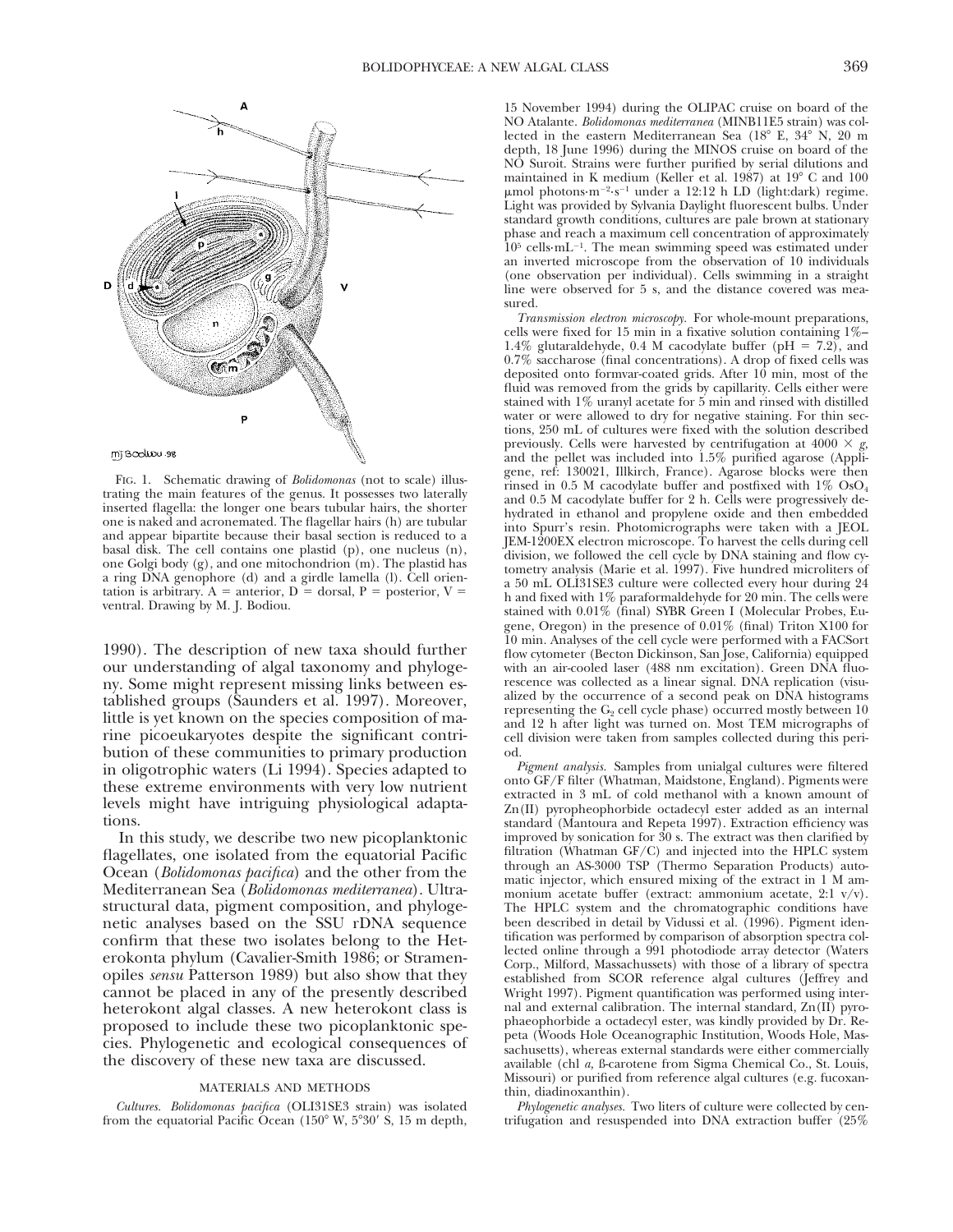sucrose, 50 mM Tris, 1 mM EDTA). Cells were incubated for 2 h with  $0.4 \text{ mg} \cdot \text{mL}^{-1}$  proteinase K at  $37^{\circ}$  C. DNA was extracted using a standard phenol:chloroform protocol and alcohol precipitation. DNA was purified with the Geneclean II kit (BIO 101, La Jolla, California). *Bolidomonas pacifica* was sequenced in Bremerhaven (Germany) according to Chesnick et al. (1997). *Bolidomonas pacifica* and *B. mediterranea* were sequenced in Roscoff (France) with the following oligonucleotide primers: 5'-ACCTGGTTGA-TCCTGCCAG-3′, 5′-TGATCCTTCYGCAGGTTCAC-3′, complementary to regions of conserved sequences proximal to  $5'$  and  $3'$ termini of the 18S rRNA gene. The thermal cycle parameters were as follows: denaturation at  $94^{\circ}$  C for 1 min (initial denaturation 5 min), annealing at  $55^{\circ}$  C for 2 min, and extension at  $72^{\circ}$ C for 3 min (final extension 10 min). The reaction was cycled 30 to 35 times. PCR products were directly sequenced using the VIS-TRA automatic sequencer (Amersham, Les Ulis, France) using internal primers labeled with Texas Red (Amersham). Both strands of each gene were sequenced. The *Bolidomonas pacifica* sequences obtained in Bremerhaven and in the Roscoff laboratory were identical. Sequences were deposited in GenBank with the following accession numbers: *Bolidomonas pacifica,* AF123595, and *Bolidomonas mediterranea,* AF123596. The two sequences were compared with 18S rRNA gene sequences from *Achlya bisexualis* Coker (GenBank accession number 5 M32705), *Apedinella radians* (Lohman) Campbell (U14384), *Aulacoseira distans* (Ehrenb.) Sim. (X85403), *Aureococcus anophagefferens* Hargraves et Sieburth (DeYoe et al. 1995), *Bacillaria paxillifer* (Müller) Hendey (M87325), *Botrydiopsis intercedens* Visher et Pasher (U41647), *Botrydium stoloniferum* Mitra (U41648), *Cafeteria roenbergensis* Fenchel et Patterson (L27633), *Chromulina chromophila* Stein (M87332), *Chrysonephele palustris* Pipes, Taylor et Leedale (U71196), *Ciliophrys infusionum* CienKowski (L37205), *Corethron criophilum* Castracane (X85400), *Coscinodiscus radiatus* Ehrenb. (X77705), *Desmarestia ligulata* (Lighfoot) Lamouroux (L43060), *Developayella elegans* Tong (U37107), *Dictyocha speculum* Ehrenb. (U14385), *Ectocarpus siliculosus* (Dillwyn) Lyngbye (L43062), *Fucus distichus* Linnaeus (M97959), *Heterosigma akashiwo* (Hulburt) Taylor (L42529), *Hibberdia magna* (Belcher) Andersen (M87331), *Hyphochytrium catenoides* karling (X80344), *Labyrinthuloides minuta* (Watson et Raper) Perkins (L27634), *Lagenidium giganteum* Couch (M54939), *Mallomonas striata* Harris et Bradley (M87333)*, Nannochloropsis salina* (Droop) Hibberd (M87328), *Ochromonas danica* Pringsheim (M32704)*, Oikomonas mutabilis* Kent (U42454), *Paraphysomonas vestita* (Stokes) de Saedeleer (Z28335), *Pelagococcus subviridis* Norris (U14386), *Pelagomonas calceolata* Andersen et Saunders (U14389), *Phytophthora megasperma* Drechsler (X54265), *Pseudopedinella elastica* Skuja (U14387), *Pteridomonas danica* Patterson et Fenchel (L37204), *Pulvinaria* sp. (U78032), *Rhizochromulina* sp. (U14388), *Rhizosolenia setigera* Brightwell (M87329), *Sarcinochrysis marina* Geitler (U78033), *Stephanopyxis* sp. (M87330), *Synura spinosa* Korshikov (M87336), *Tessellaria volvocina* (Playfair) Playfair (U73219), *Thalassionema nitzschioides* (Grun.) V.H. (X77702), and *Tribonema aequale* Pascher (M55286). All sequences were aligned using the DCSE software (De Rijk and De Wachter 1993). Highly variable gene regions were removed, leaving 1601 sites for subsequent phylogenetic analyses (alignment available on request). Distance analysis (neighbor-joining) and maximum parsimony methods were performed using the PHYLIP package (v. 3.57c, Felsenstein 1985). The Kimura two-parameter option was employed to compute evolutionary distances (Kimura 1980). *Labyrinthuloides minuta* was used as outgroup. Bootstrap analyses (1000 replicates, Felsenstein 1985) were performed for both analyses. The percentage similarity was calculated with the BESTFIT routine from the GCG software (Genetic Computer Group, Madison, Wisconsin).

#### RESULTS

## **Bolidophyceae** *Guillou et Chrétiennot-Dinet classis nova*

*Cellulae libere natantes, cum duis inequalibus flagellis, ventraliter insertis. Flagellum longius porro directum, mas-* *tigonematibus tubularis obsessum, brevius sine mastigonematibus, acronematum. Radices flagellorum corpusculis basalibus contracti. Pars transitoria flagellorum sine helice. Chloroplastum unicum cum lamella cingenti, lamellis tribus thylacoidibus compositis. Nec stigmate. Distinctus annulus e desoxyribo-nuclei-acidis in chloroplasto. Mitochondria cum tubulatis cristis. Fucoxanthino pro majore carotenoido. 18S rRNA sequentia geneticae ponent classem sicut sororem classis diatomarum. Theca aut siliceae structurae desunt.*

Genus typificum: Bolidomonas Guillou et Chrétiennot-Dinet

Motile cells with two unequal flagella, ventrally inserted. Long flagellum directed forward, with tubular flagellar hairs. Short flagellum naked and acronemated. Basal apparatus reduced to basal bodies. Transitional helix absent. One chloroplast with a girdle lamella, lamellae with three appressed thylakoids. No eyespot. Distinct ring-shaped chloroplast DNA genophore. Mitochondria with tubular cristae. Fucoxanthin as major carotenoid. 18S rRNA gene sequences place this class as a sister group to the diatoms, but theca or silica structures are absent.

Type genus: *Bolidomonas* Guillou et Chrétiennot-Dinet

Bolidomonadales Guillou et Chrétiennot-Dinet ordo *novus*

> *Sicut pro classe.* As in the class.

**Bolidomonadaceae** Guillou et Chrétiennot-Dinet *familia nova*

> *Sicut pro ordine.* As in the order.

Bolidomonas Guillou et Chrétiennot-Dinet *genus novum*

*Cellulae globosae aut cordiformes, 1–1.7* μ*m in diametro. Duo flagella longius 4–7 μm, cum mastigonematis tubularis lateraliter insertis, porro directum, brevius 0.9–* 2.2 μm, nudum, acronematum. Chloroplastum dimidiam *pars cellulae insidens. Pigmenta chloroplasti e chlorophyllis*  $a, c_1, c_2$  *et c<sub>3</sub>, fucoxanthino et diadinoxanthino.* 

*Species typifica: Bolidomonas pacifica* Guillou et Chre´ tiennot-Dinet

Round or heart-shaped cells,  $1-1.7 \mu m$  in diameter. Two flagella: the long one  $4-7 \mu m$ , in the forward direction, with laterally inserted tubular flagellar hairs; the short one  $0.9-2.2 \mu m$ , naked, with a marked acronema. Dorsal chloroplast occupies about half the cell. Pigment composition includes chlorophyll *a*,  $c_1 + c_2$  and  $c_3$ , fucoxanthin and diadinoxanthin.

Type species: *Bolidomonas pacifica* Guillou et Chrétiennot-Dinet sp. nov.

Etymology: The name refers to the rapid swimming behavior of the cells reminiscent of a racing car.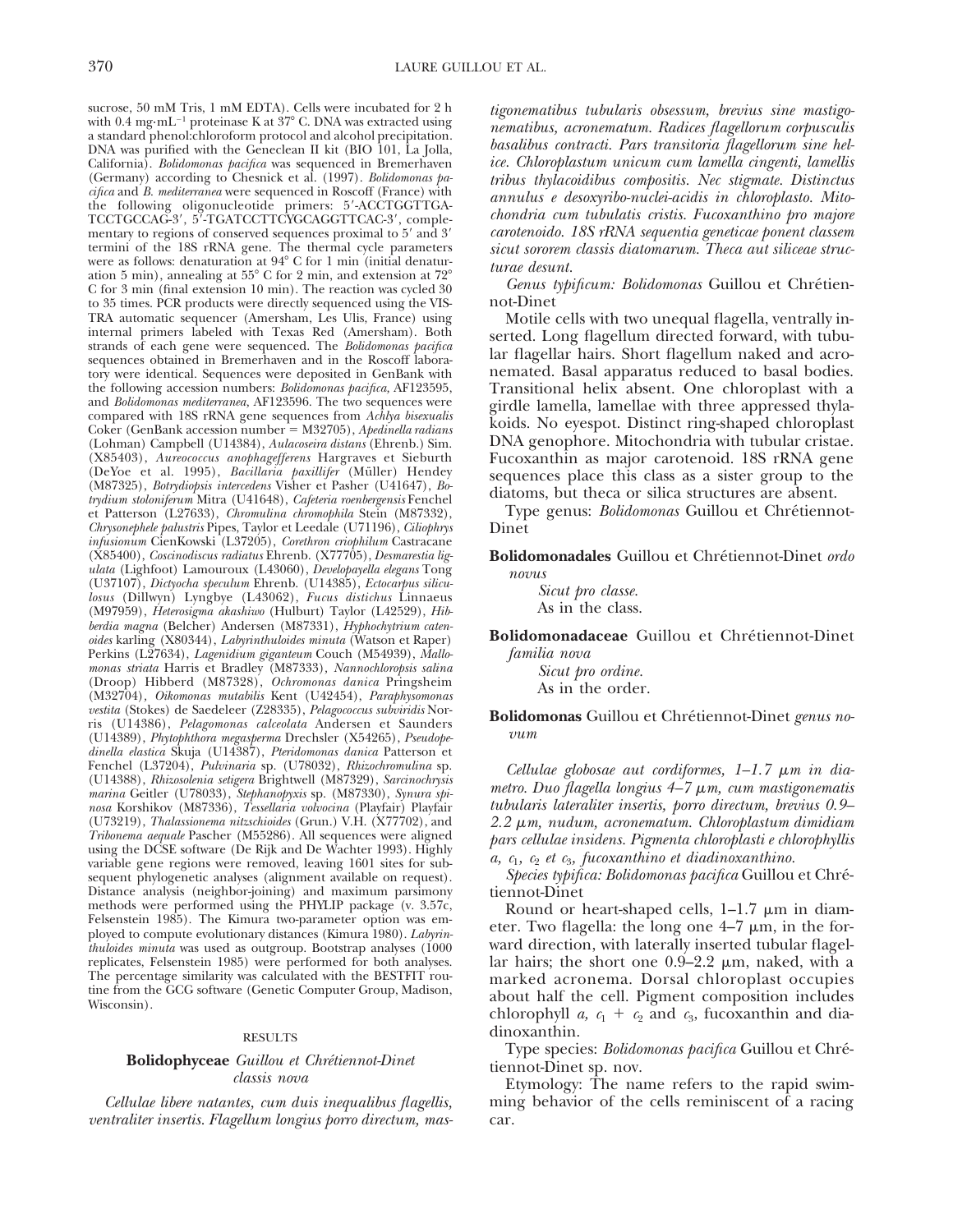Bolidomonas pacifica Guillou et Chrétiennot-Dinet, *species nova*

*Sicut genus. Cellulae celeriter natantes, itinere sine commutatione tractus. Duo flagella ad 110*<sup>8</sup> *inserta. Nec pyrenoide. Descriptio sequencae geneticae '18S rRNA': AF123595.*

*Per navigatione OLIPAC 1994, in Oceano Pacifico, (long. occident. 150° 00', lat. austr. 5° 30'), a D. Vaulot collectae.*

*Holotypus:* Fig. 2

Characters of the genus. Cells swimming rapidly, with the long flagellum pulling the cell. Two flagella inserted at  $110^{\circ}$ . No pyrenoid. 18S rRNA gene sequence: AF123595.

Collected by D. Vaulot during the OLIPAC cruise (November 1994), in the equatorial Pacific Ocean at  $150^{\circ}$  00' W;  $5^{\circ}$  30' S.

Holotype: Fig. 2

Etymology: The specific epithet refers to the geographic origin of this species.

*Bolidomonas mediterranea* Guillou et Chrétiennot-Dinet *species nova*

*Sicut genus. Cellulae celeriter natantes, itinere cum frequente commutatione tractus. Duo flagella ad 130–150*<sup>8</sup> *inserta. Nec pyrenoide. Descriptio sequencae geneticae '18S rRNA': AF123596. Per navigatione MINOS 1996, in Mare Mediterraneum, (long. orient. 18*<sup>8</sup>*00', lat.bor 34*<sup>8</sup>*00'), a* D. Vaulot *collectae.*

*Holotypus:* Fig. 3

Characters of the genus. Cells swimming rapidly, with the long flagellum pulling the cell but with frequent changes in direction. Two flagella, inserted at 130–150°. No pyrenoid. 18S rRNA gene sequence: AF123596. Collected by D. Vaulot during the MI-NOS cruise (June 1996), in the Mediterranean Sea at  $18^{\circ}$  00' E;  $34^{\circ}$  00' N.

Holotype: Fig. 3

Etymology: The specific epithet refers to the geographic origin of this species.

*Ultrastructure.* In both species, vegetative cells are spherical or ovoid,  $1-1.7 \mu m$  in diameter. Wholemount preparations show that the cells are naked and possess two unequal, ventrally inserted flagella (Figs. 2, 3). The long flagellum measures  $4-7 \mu m$ in length and extends forward in a wavelike motion. The short flagellum,  $0.9-2.2 \mu m$ , is not visible with light microscopy. The two species can be differentiated from one another only by the angle of their flagellar insertion and their swimming pattern, the later feature being possibly a consequence of the former. Both strains swim vigorously (approximatively  $1-1.5$  mm·s<sup>-1</sup>), but only *B. mediterranea* presents sudden changes in swimming direction. The long flagellum bears tubular hairs with three terminal filaments but no lateral appendages (Fig. 4). The tubular hairs appear flexible but are so fragile that they can be easily lost during fixation. Their basal fibrillar section is not visible, but their tubular

structure can be seen after negative staining. Each tubular hair measures  $1 \mu m$  in length and  $15 \mu m$  in diameter in cross section (Figs. 4, 5). They are produced within cellular vesicles adjacent to the nucleus and the plastid (Fig. 5). The second, short flagellum is smooth and acronemated (Figs. 1, 2). The axoneme shows a classical distribution of microtubules  $(9 + 2)$ , not shown). There is no paraxonemal rod.

Microtubular or fibrous roots are absent, and the basal apparatus is reduced to two basal bodies. A typical transitional plate is present, located slightly above the level of the cell surface (Figs. 6, 7). A second and thinner transitional plate, more difficult to observe, is found below (Figs. 6, 7). No transitional helix has ever been observed in either species. The two basal bodies are inserted at 110<sup>°</sup> for *B. pacifica* and at more than 130° for *B. mediterranea* (Figs. 8, 9; see also Figs. 2, 3).

The Golgi apparatus is located close to the flagellar insertion (Fig. 10). An exocytosis vesicle and a mitochondrion with tubular cristae are often present in the vicinity of the Golgi body and the basal body of the short flagellum (Figs. 8–10). A single plastid occupies a dorsal position and is characterized by the presence of a girdle lamella (Fig. 11). Chloroplast lamellae consist of three (but sometimes two) adpressed thylakoids (Fig. 11). Plastid DNA is organized as a ring lying just below the girdle lamella (Figs. 11–13). An unusual microtubulelike structure of unknown composition is also always found in this ring (Figs.  $11-13$ ). The plastid is enclosed with the chloroplast endoplasmic reticulum, which is continuous with the outer membrane of the nuclear envelope (Figs. 1, 13). A dividing chloroplast is illustrated in Figure 14, showing a deep invagination of its membrane on the ventral side. Neither a pyrenoid nor an eyespot was ever seen in sections.

Flagellar duplication was observed in both strains. During this process, the long flagellum is engulfed inside the cell (Fig. 15). In transverse section, the extremity seems to emerge at the opposite side of the normal insertion point (Fig. 15). Figure 16 shows the configuration of the flagella during this stage. Transverse sections of the engulfed flagellum indicate a progressive disintegration of the microtubular structure (Fig. 17). Once both flagella are duplicated, they are diagonally opposed in each daughter cell (Fig. 18).

*Pigment analyses.* In addition to chl  $c_1$  and  $c_2$ , chl *c*<sup>3</sup> is also present in both *Bolidomonas* species (Table 1). The major carotenoid is fucoxanthin. The only other important carotenoids constitute the diadinoxanthin-diatoxanthin couple, usually implicated in photoprotection. Traces of  $\beta$ -carotene are also found.

*Phylogenetic analyses. Bolidomonas mediterranea* and *B. pacifica* 18S rDNA sequences are very similar, sharing 96.1% identity. Distance and maximum par-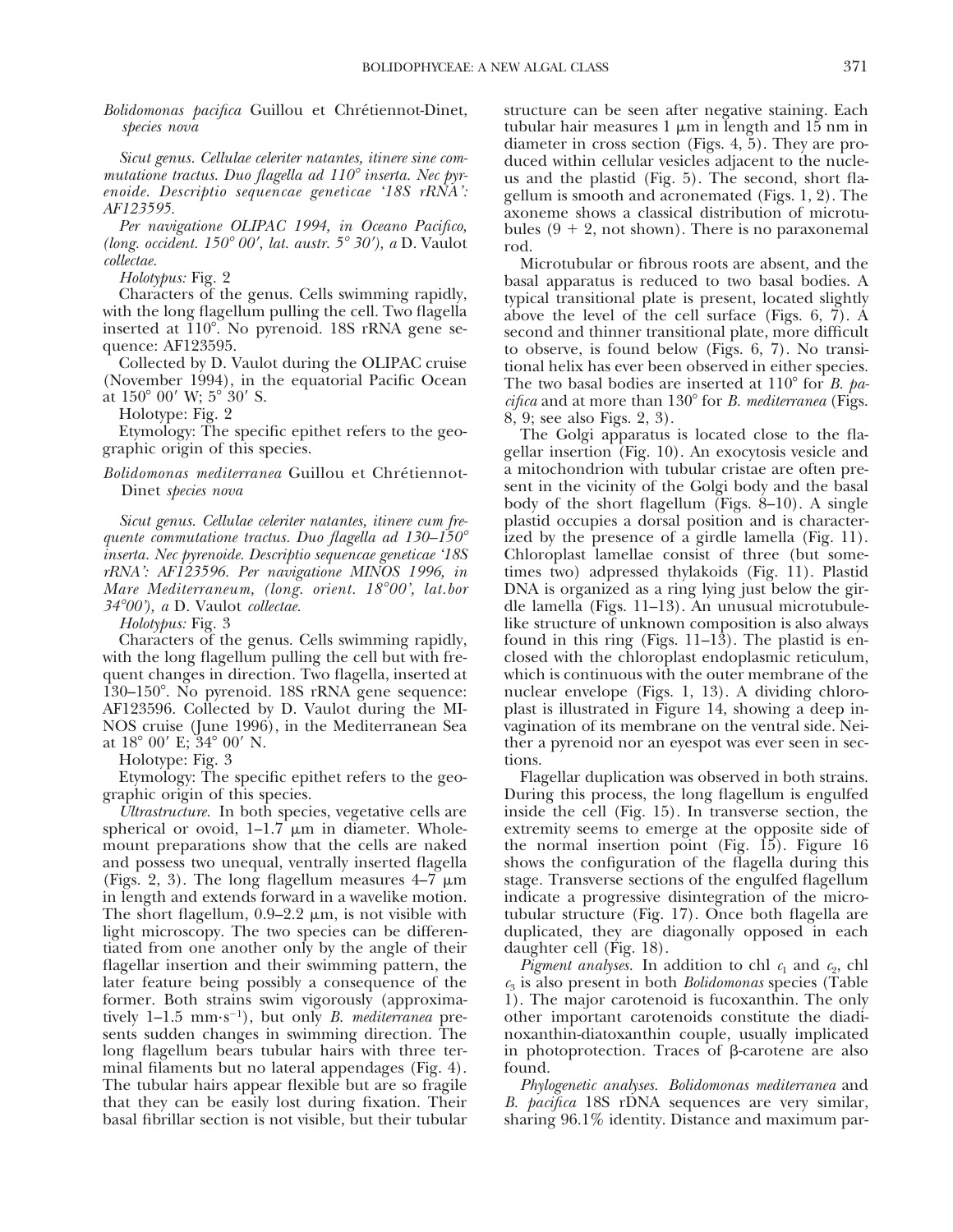

FIGS. 2-7. Whole mounts and TEM sections of *Bolidomonas* spp. b = bacterium, b1 = basal body of short flagellum, b2 = basal body of long flagellum, h = hairs, L = long flagellum, n = nucleus, m = mitochondrion, p = plastid, S = short flagellum. FIG. 2. *Bolidomonas pacifica.* General morphology. The flagellar hairs are fragile, and few of them are still present (arrowheads). A bacterium lies against the long flagellum. Scale bar = 1  $\mu$ m, uranyl acetate staining. FIG. 3. *Bolidomonas mediterranea*. General morphology. The flagellar hairs are similar to those shown in Figure 2. Note the difference, generally observed in electron microscopy, in the relative position of the two flagella between this species and that in Figure 2. Scale bar  $= 1 \mu m$ , uranyl acetate staining. FIG. 4. *Bolidomonas pacifica*. Negatively stained whole mount, showing details of the upper part of two flagellar hairs. Each of them presents one long (large arrow) and two short (small arrows) terminal filaments. Lateral filaments are absent. The *B. mediterranea* hairs are similar (not shown). Scale bar = 50 nm. FIG. 5. *Bolidomonas pacifica.* The arrowhead points to a tubular hair in transverse section that is produced within an enclosed vesicle closely associated with the nucleus and the plastid. Scale bar = 200 nm. FIG. 6. *Bolidomonas pacifica*. Longitudinal section of the long flagellum and its basal body. Under the typical transitional plate (large arrow), a lower, thin transitional plate (small arrow) is present. Note the absence of a transitional helix. Scale bar = 200 nm. FIG. 7. *Bolidomonas mediterranea*. Longitudinal section through the short flagellum and its basal body. Note the absence of a transitional helix and the presence of a mitochondrion lying just beneath the basal body. The short flagellum of *B. mediterranea* shows the same characteristics of the transitional plates as the long flagellum of *B. pacifica* (Fig. 6). Scale  $bar = 200$  nm.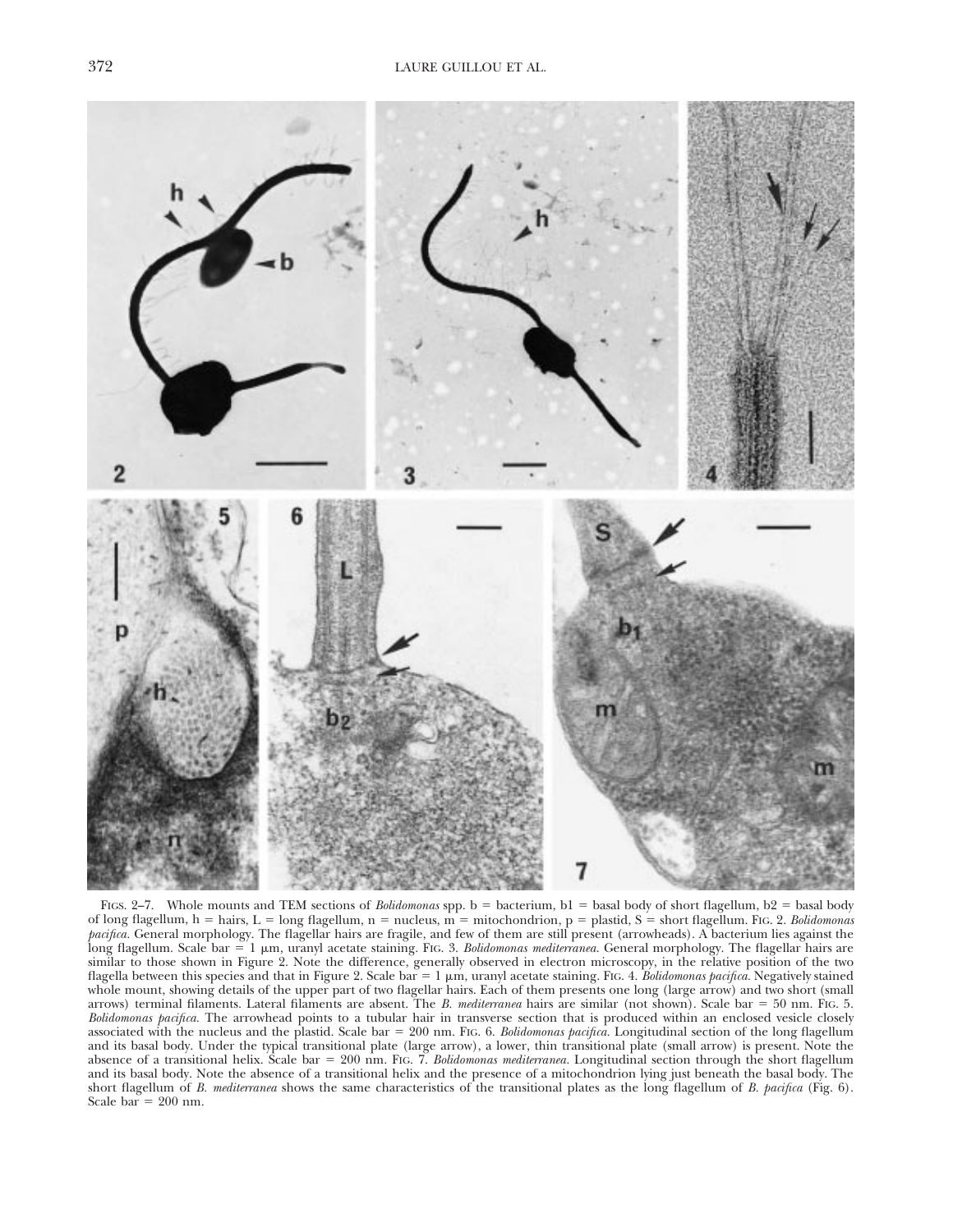simony analyses (maximum parsimony tree not shown) place both *Bolidomonas* species as sister taxa to the diatoms with  $100\%$  and  $99\%$  bootstrap support, respectively (Fig. 19). The deepest divergence among heterokont chromophytes, emerging from a heterotrophic base, is between the Bolidophyceae/ diatom lineage and all other heterokont algae. The branching order within the sister clade containing all other Heterokonta algae could not be resolved because bootstrap values were low.

#### DISCUSSION

*A new algal lineage.* The two new *Bolidomonas* species share typical morphological characters of Heterokonta. They possess (i) two unequal flagella, the longer one bearing tubular hairs, the shorter one being smooth; (ii) a mitochondrion with tubular cristae; and (iii) a nucleoplastidial complex. Within the Heterokonta, they are positioned closer to the diatoms than to any other group on the basis of both SSU rDNA and pigment data. The position of both *Bolidomonas* species as the closest, albeit separated, lineage to diatoms suggests that the two flagellates could form a new algal lineage.

However, ultrastructural characters provide the most decisive argument in favor of the description of a new algal class. Within the Heterokonta, taxa are distinguished at the class level by the flagellar apparatus structure, the presence or absence of a transitional helix, the number of transitional plates, the chloroplast DNA organization, and the presence/absence and type of cell covering. Table 2 and Figure 20 compare 11 features (seven describing the flagellar apparatus) between all other heterokont algal classes, including the Parmales, *Sulcochrysis biplastida* Honda et al. (Honda et al. 1995), and the heterotrophic Bicosoecids. The absence of a transitional helix (Fig. 20) and a reduced flagellar apparatus (Table 2) are key elements to determining the taxonomic affinity of Bolidophyceae. *Bolidomonas* is excluded from the monophyletic clade consisting of the Chrysophyceae/Synurophyceae/Eustigmatophyceae (Bhattacharya et al. 1992) as well as the Xanthophyceae and the Chrysomeridales because species of this group typically possess a transitional helix and a well-developped flagellar apparatus. In fact, the absence of a transitional helix is rather unusual for unicellular heterokonts and has been reported only for the Raphidophyceae, diatom spermatozoids, brown algal zoids, and occasionally for some genera, such as *Ankylochrysis* Billard, belonging to the Sarcinochrysidales (Honda and Inouye 1995). The reduction of the basal flagellar apparatus (i.e. the absence of microtubular roots or of a rhizoplast) brings closer together the *Bolidomonas* spp. and the Dictyochia lineage (*sensu* Cavalier-Smith 1993, including Dictyochophyceae, Pelagophyceae, and Pedinellophyceae), the diatoms, and *Sulcochrysis biplastida.* Two transitional plates and bipartite tubular hairs, found in both isolates, were also described as

particular features of the Pelagophyceae (Andersen et al. 1993, Saunders et al. 1997). Nevertheless, two transitional plates are also found in *Chrysolepidomonas dendrolepidota* Peters et Andersen (Peters and Andersen 1993). Because this structure is sometimes hard to observe, it might be difficult to use as a character to classify cells at the class level in the Heterokonta. The *Bolidomonas* hairs on the long flagellum are tubular and first assembled in the endoplasmic reticulum or nuclear envelope, but their basal section is not visible, makeing them atypical and similar to those of *Pelagomonas calceolata* (Pelagophyceae) but also of *Oikomonas mutabilis* (Chrysophyceae, Cavalier Smith et al. 1995). Such flagellar hairs were described by these authors as bipartite, although this term is usually restricted for the flagellar hairs of cryptomonads (Andersen et al. 1991). In fact, Loiseaux and West (1970) found similar hairs in the zoids of some Phaeophyceae and demonstrated that detached hairs possessed a reduced expanded base that could be considered the short basal section. The *Bolidomonas* spp. could be definitively separated from the whole Dictyochia group by the location of the basal bodies with respect to the nucleus (in a depression for all Dictyochia, above for *Bolidomonas* spp.) and the presence of a proximal helix for all Dictyochia (Table 2).

Plastid characters found in *Bolidomonas* spp. namely, a ring chloroplast DNA, a diatoxanthin-containing chloroplast, and the absence of an eyespot also provide good taxonomic markers, as they are found only in diatoms, a few Raphidophyceae, perhaps the enigmatic *Sulcochrysis biplastida* Honda et al., and the Parmales, for which the pigment composition is unknown. If we consider the whole set of characters, such as the location of basal bodies above the nucleus, the absence of a transitional helix, and a reduced flagellar basal apparatus, ultrastructural analysis supports phylogeny and pigment data, placing the *Bolidomonas* spp. closer to the diatoms than to any other heterokont algal class.

Nevertheless, *Bolidomonas* certainly does not belong to the diatoms sensu stricto. Silica deposition, one of the most important diagnostic features of the diatoms, is not observed in *Bolidomonas* spp. The spermatozoids, the only flagellated stages observed in diatoms, possess unusual features not found in *Bolidomonas.* They bear only the long flagellum and lack the two central microtubules in the axoneme and, perhaps, the microtubule triplet structures in the basal body (Heath and Darley 1972). There are no transitional plates in the diatoms, whereas two are found in *Bolidomonas.*

Thus, *Bolidomonas* spp. possess a unique combination of features heretofore not found in any other heterokont algal class, namely, a naked biflagellate vegetative stage with a reduced flagellar root system and a ring-DNA chloroplast but without a transitional helix or eyespot. Thus, we propose the creation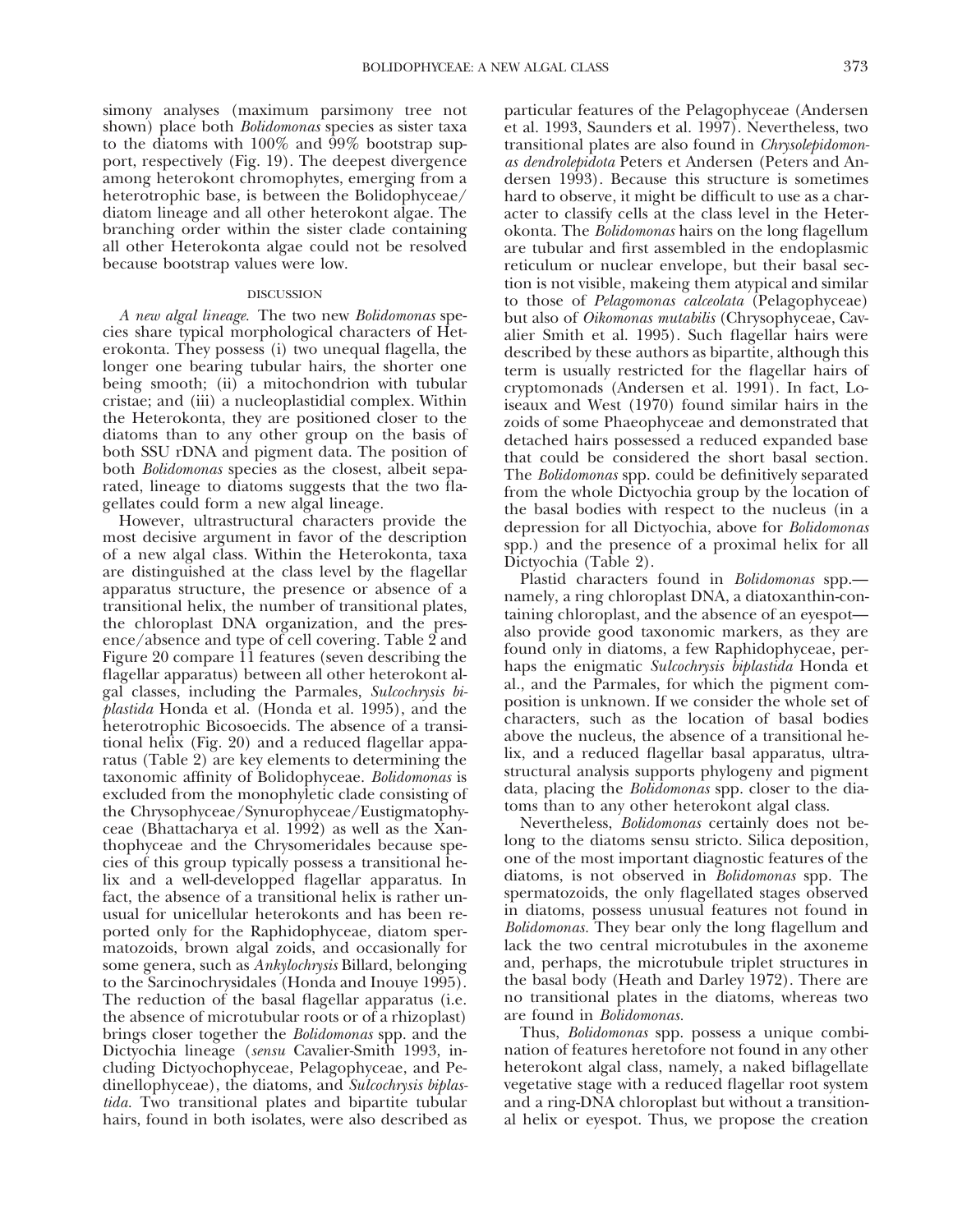

FIGS. 8-10. TEM sections showing the general ultrastructure of *Bolidomonas* spp. b1 = basal body of short flagellum, b2 = basal body of long flagellum, g = Golgi body, L = long flagellum, m = mitochondrion, p = plastid, S = short flagellum. FIG. 8. *Bolidomonas pacifica*. Longitudinal section. The two basal bodies are inserted at an angle of 110°. The basal body of the short flagellum lies just beneath the mitochondrion. The plastid occupies a large fraction of the cell. Scale bar  $= 1 \mu m$ . Fig. 9. *Bolidomonas mediterranea*. Oblique section showing details of the flagellar insertion and basal bodies. The mitochondrion is located next to the basal body of the short flagellum, and the microtubular roots are absent. Scale bar 5 200 nm. FIG. 10. *Bolidomonas pacifica.* Longitudinal section. The Golgi body is located near the basal bodies and the nucleus. Scale bar  $= 200$  nm.

of a new heterokont algal class, the Bolidophyceae, which includes the two *Bolidomonas* species.

*Flagellar propulsion in Bolidophyceae.* The exceptional size of the long flagellum (about four times the cell diameter) and the rapid swimming of both *Bolidomonas* spp. is rather unusual for picoeukaryotes

and must be considered as an important characteristic of these two new species. The theoretical cost of motility, at a speed of  $1 \text{ mm} \cdot \text{s}^{-1}$ , is much larger than the total metabolic rate for this size class (Crawford 1992). The idea generally accepted is that motility and flagella are reduced and tend to disappear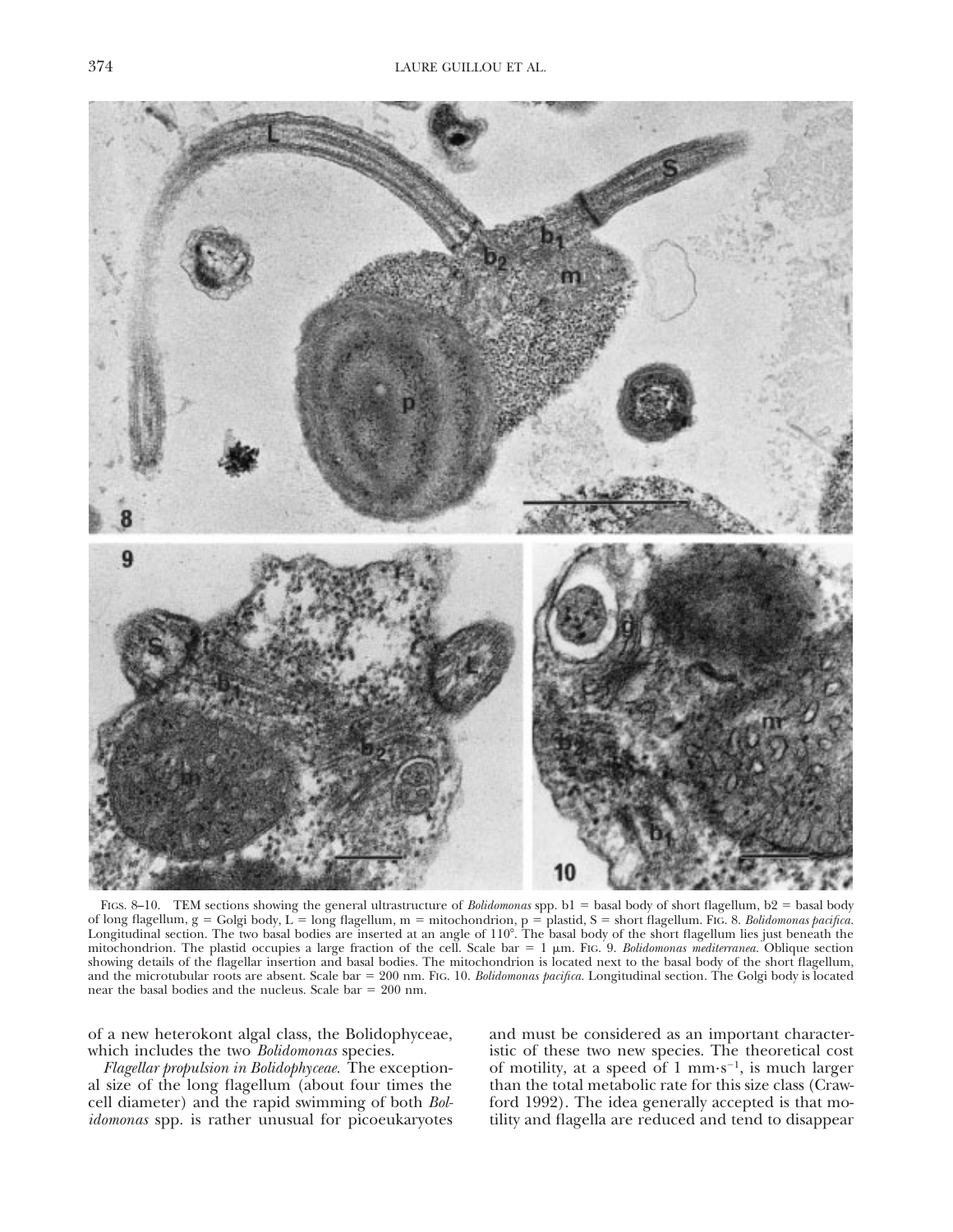

FIGS. 11-14. TEM sections showing plastid ultrastructure in *Bolidomonas* spp. 1 = girdle lamella, n = nucleus, m = mitochondrion, p 5 plastid. FIG. 11. *Bolidomonas pacifica.* Longitudinal section through the plastid (p). Note the presence of a girdle lamella (l), composed of three adpressed thylakoids, and one pole with the genophore region cut transversally (ring DNA shown by arrowhead). Scale bar = 100 nm. FIG. 12. *Bolidomonas pacifica.* Transverse section of the plastid (p). The tubular DNA ring is parallel to the girdle lamella (l). A tubular-like structure of unknown composition and function is present in the genophore (arrowheads). Scale bar  $= 100$  nm. Fig. 13. *Bolidomonas pacifica.* Transverse section through the plastid, the nucleus, and the mitochondrion. The plastid contains a ring nucleoid and is enclosed in a layer of endoplasmic reticulum, which is continuous with the outer membrane of the nuclear envelope (arrowheads). Scale bar = 100 nm. FIG. 14. *Bolidomonas pacifica*. Longitudinal section prior to cell division. The plastid is deeply invaginated before duplication. Scale bar  $= 100$  nm.

when cell size decreases below  $3 \mu m$  (Potter et al. 1997). The existence of *Bolidomonas* suggests that motility could provide a selective advantage even for such small cells. Ultrastructural sections have shown

that the long flagellum is engulfed and digested inside the cell prior duplication. Retraction of the long flagellum inside the cell before division has been observed in other heterokont algae (Beech et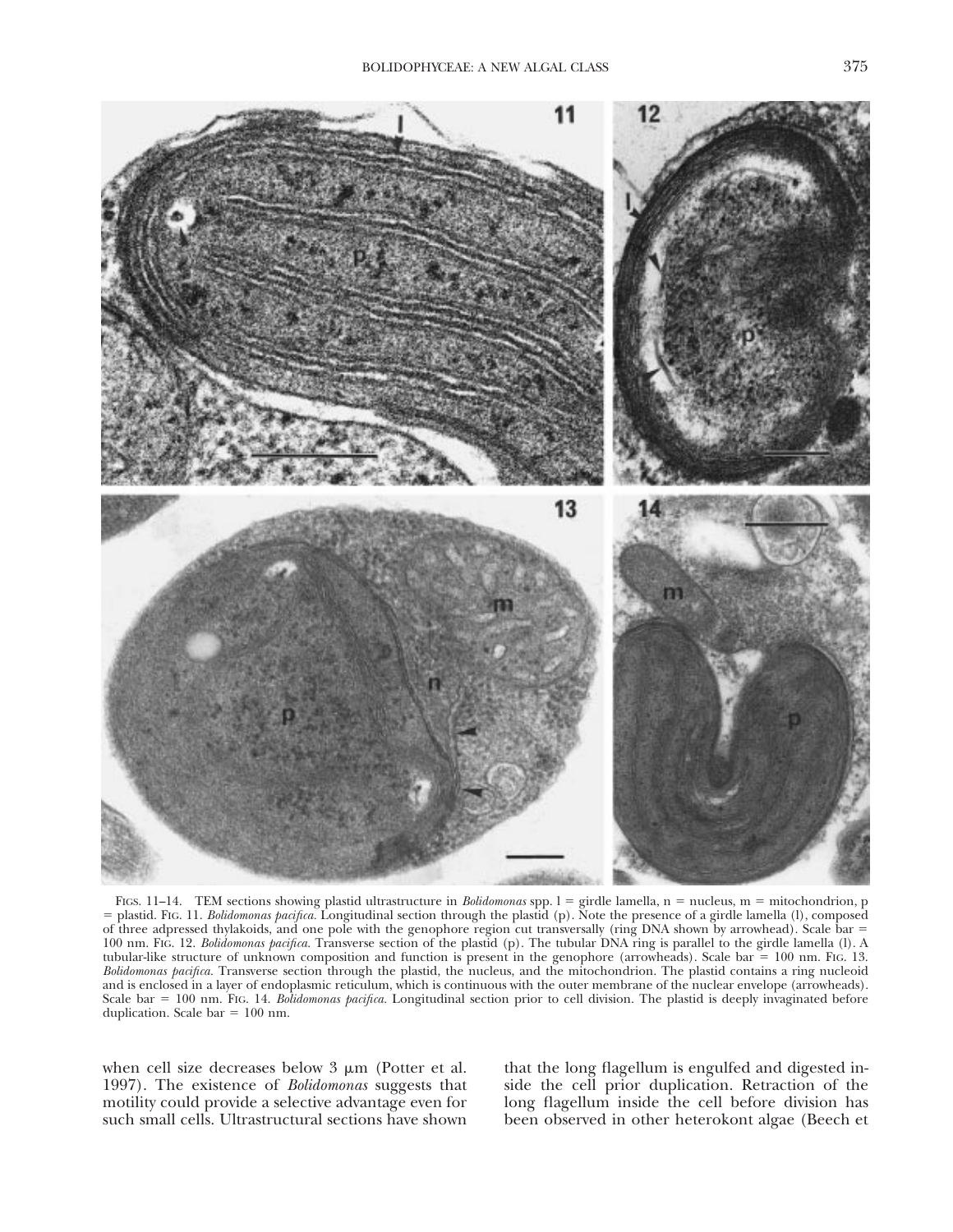

FIGS. 15–18. Whole mounts and TEM sections during cell division of *Bolidomonas pacifica*. L = long flagellum, n = nucleus, S = short flagellum. FIG. 15. Longitudinal section. The long flagellum is incorporated beneath the plasmalemma prior to duplication. In several micrographs, during this incorporation, the extremity of the engulfed flagellum was observed to emerge out of the cell (arrowhead) at the opposite of its insertion point (next to the short flagellum). Scale bar  $= 1 \mu m$ . Fig. 16. General morphology prior to cell division. The long flagellum emerges on the opposite side of its normal insertion (arrowhead). This whole cell micrograph represents the same stage as that in the thin section shown in Figure 15. Scale bar  $= 1 \mu m$ , uranyl acetate staining. FIG. 17. Transverse section through the long flagellum as it is being incorporated, showing the beginning of the disorganization of its microtubular structure. Scale bar  $= 200$ nm. FIG. 18. Uranyl acetate staining of entire cell prior to cell division. Two long and two short flagella are placed diagonally opposed. Scale bar =  $1 \mu m$ .

al. 1991). A similar event has also been observed with light and electron microscopy on brown algal zoids when they attach to a substratum (Loiseaux 1973). In several cases, the long flagellum shortens and becomes the short flagellum for the next generation (Beech et al. 1991). In *Bolidomonas,* this is not the case because the longer flagellum seems to be incorporated by an invagination of the cell mem-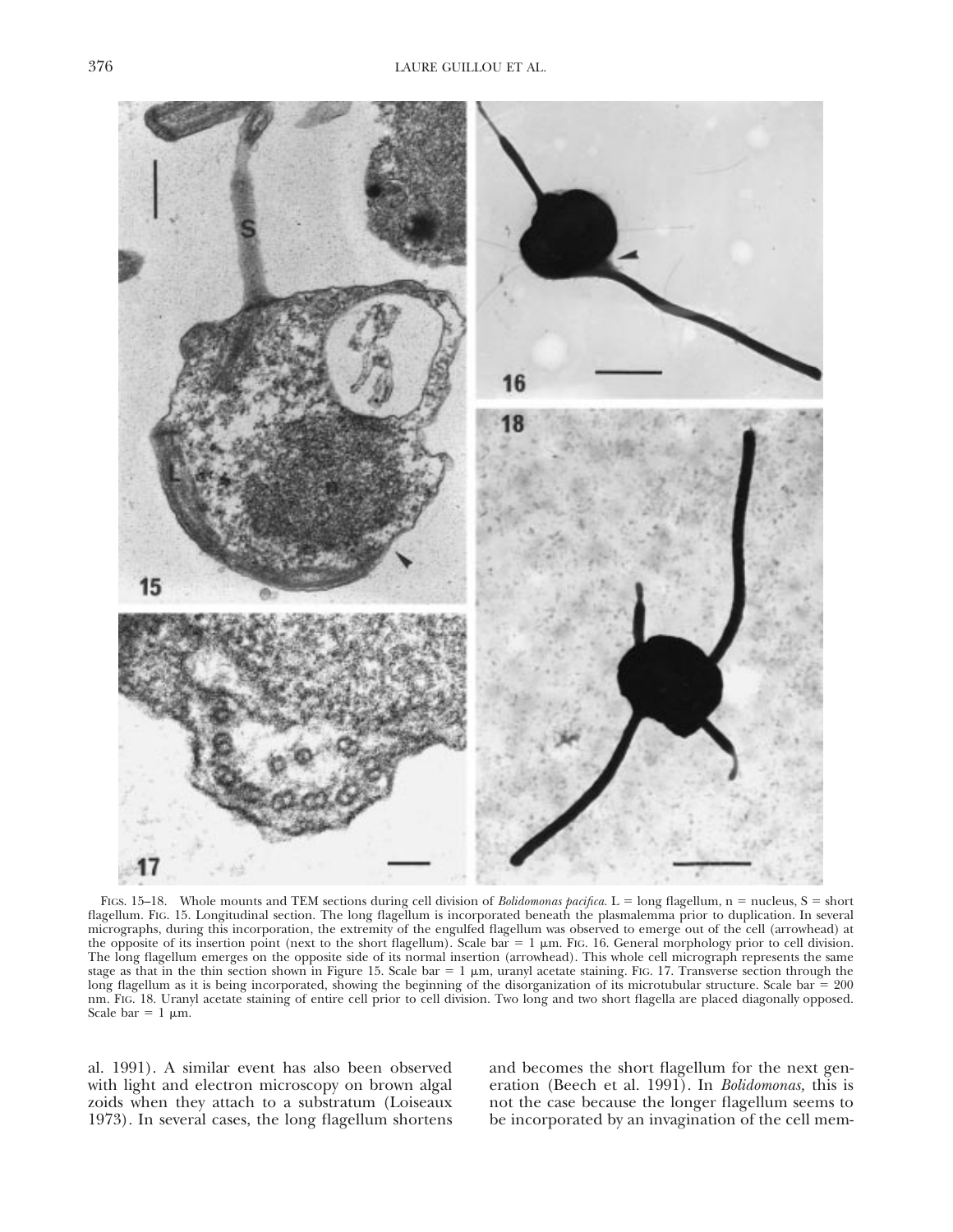TABLE 1. Pigment composition of *Bolidomonas pacifica* and *Bolidomonas mediterranea*. Chlorophyll  $c_3$ –like and fucoxanthin-like pigments have the same spectral characteristics as chlorophyll  $c_3$  and fucoxanthin, respectively, but different retention times.

|                         | Retention time | Cell content (fg·cell <sup>-1</sup> ) |                 |  |  |  |  |
|-------------------------|----------------|---------------------------------------|-----------------|--|--|--|--|
| Pigments                | (min)          | B. pacifica                           | B. mediterranea |  |  |  |  |
| Chlorophyll a           | 14.80          | 24.8                                  | 13.6            |  |  |  |  |
| Chlorophyll $c_1 + c_2$ | 3.80           | 2.4                                   | 2.6             |  |  |  |  |
| Chlorophyll $c_3$       | 2.61           | 3.4                                   | 0.8             |  |  |  |  |
| Chlorophyll $c_3$ -like | 4.14           | 0.8                                   | 0.4             |  |  |  |  |
| β-carotene              | 16.76          | 0.6                                   | 0.6             |  |  |  |  |
| Fucoxanthin             | 6.81           | 24.6                                  | 14.4            |  |  |  |  |
| Fucoxanthin-like        | 9.17           | 0.0                                   | 0.8             |  |  |  |  |
| Diadinoxanthin          | 8.53           | 2.2                                   | 3.4             |  |  |  |  |
| Diatoxanthin            | 9.84           | 0.0                                   | 0.4             |  |  |  |  |

brane and emerges at the opposite side of its normal insertion. This behavior, if confirmed, could be very unusual and could be a consequence of the very small organism size.

*Phylogenetic and evolutionary implications.* The clade comprising the Bolidophyceae and diatoms is a sis-

ter group of all other heterokont algae in SSU rDNA trees. Compared with recent published trees (Van de Peer et al. 1996, Medlin et al. 1997, Saunders et al. 1997), the addition of the Bolidophyceae defines the true sister group for the diatoms and provides strong support for the heterokont algae as a monophyletic group. Major clusters of algal classes are consistently recovered with high bootstrap support, such as the Xanthophyceae/Phaeophyceae clade and the Pedinellophyceae/Dictyochophyceae/Pelagophyceae clade. However, the Bolidophyceae addition does not improve tree topology because bootstrap values for the branching order among major clusters of heterokont algal classes remain weak. On the basis of our rDNA analyses, the Bolidophyceae and the diatoms represent the first algal group to emerge from a basal heterotrophic group, although other genes, such as *rbc*L (Daugbjerg and Andersen 1997), *tuf*A, and plastid SSU rDNA (Bhattacharya and Medlin 1995), provide different tree topologies in which the diatom radiation is not the first heterokont algal lineage to emerge.

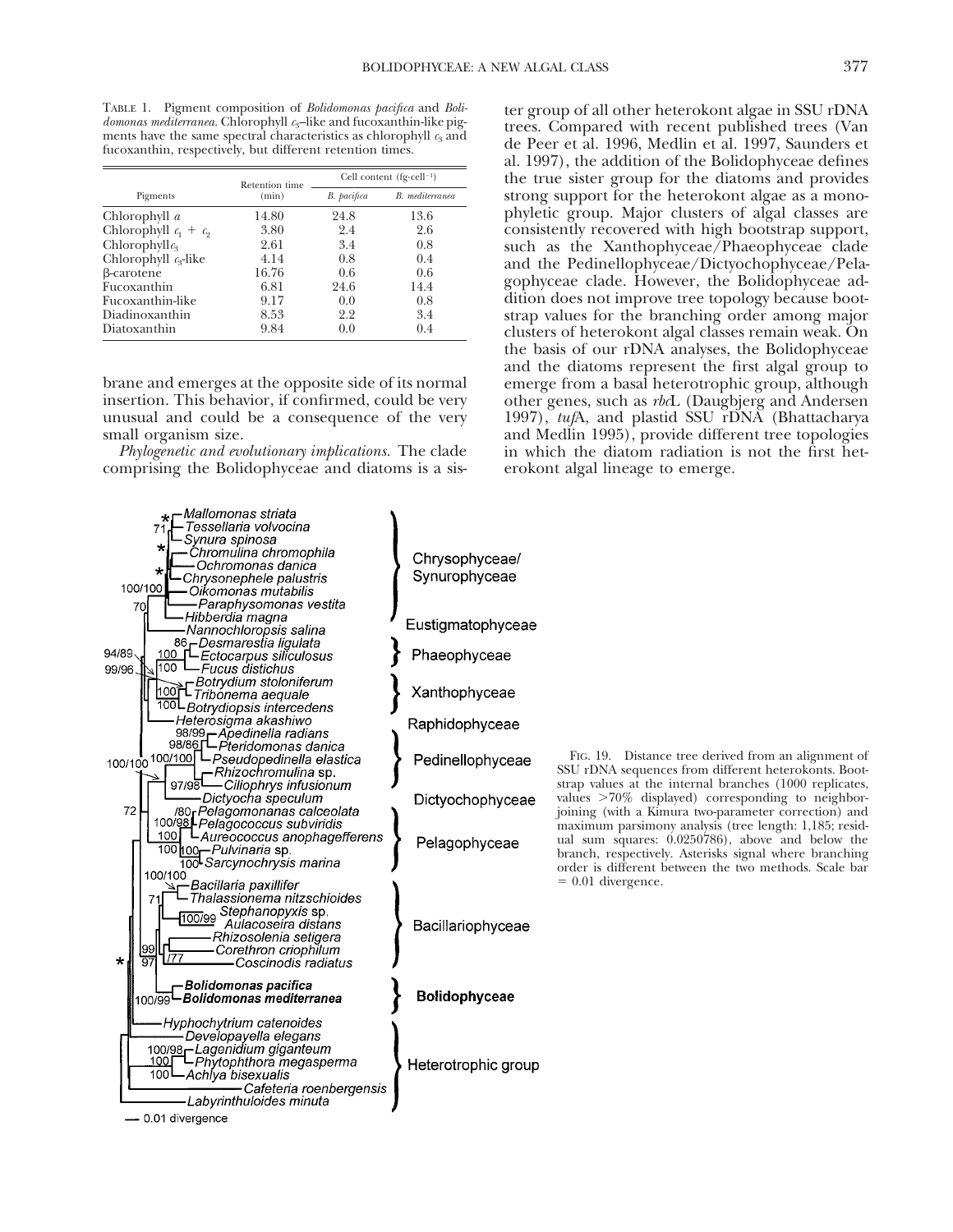TABLE 2. Comparison of selected characters in the genus *Bolidomonas* and other heterokont organisms (including all algal classes, after Manton and Von Stosch 1965, Moestrup 1970, Hibberd and Leedale 1971, Heath and Darley 1972, Hibberd and Leedale 1972, Patterson and Fenchel 1985, Marchant and McEldowney 1986, Andersen 1987, Heywood 1989, O'Kelly 1989, Moestrup and Thomsen 1990, Owen et al. 1990, Santos and Leedale 1991, Andersen et al. 1993, Honda et al. 1995, Daugbjerg 1996, O'Kelly and Patterson 1996).  $+$  = present, - = absent, ab = above the nucleus, ant = anterior to nucleus, Bico = Bicosoecids, Boli = *Bolidomonas* spp., Chryd = Chrysomeridales, Chrys = Chrysophyceae, D = diadinoxanthin containing, dep = in a depression of the nucleus, Diat = diatoms, Dict = Dictyochophyceae, Eust = Eustigmatophyceae, G = spermatozoid form,  $L$  = vegetative life form, NA = not available, ND = not determined, P = proximal position, Parm = Parmales, Pedi = Pedinellophyceae, Pela = Pelagophyceae, Phaeo = Phaeophyceae, post = posterior to nucleus, R = ring, Raph = Raphidophyceae, S = scattered, Sulc = Sulcochrysis biplastida, Synu = Synurophyceae, T = transitional position,  $V =$  violaxanthin containing, Xant = Xanthophyceae,  $Z =$  zoospore form.

|                                         | Bico | Boli | Diat     | Parm | Sulc   | Pela | Pedi | Dict | Chrys | Syn  | Xant  | Raph | Chryd  | Phaeo   | Eust |
|-----------------------------------------|------|------|----------|------|--------|------|------|------|-------|------|-------|------|--------|---------|------|
| Chloroplast DNA                         | NA   | R    | R        | R    | R      | S    |      |      | R     | R    | R     | R    | R      | R       | S    |
| Pigment type                            | NA   |      | D        | ND   | ND     | D    | D    | D    |       |      | D     | V/D  |        | V       |      |
| Golgi apparatus                         | ant  | ant  | NA       | NA   | ant    | ant  | post | scat | ant   | ant  | ant   | ant  | ant    | ant     | ND   |
| Eyespot                                 |      |      |          |      |        |      |      |      |       |      |       |      |        | $^+$    |      |
| Type of flagellate cells                |      |      | G        |      |        |      |      |      |       |      | $G+Z$ |      | Z      | $Z + G$ | Z    |
| <b>Basal</b> bodies                     | ab   | ab   | ab       | NA   | dep    | dep  | dep  | dep  | ab    | ab   | ab    | ab   | ab     | ab      | ab   |
| Helix                                   |      |      |          | NA   | D      | D    | D    | D    | T     | T    | ௱     | –    |        | —       |      |
| No. of transitional plates              |      | 2    | $\theta$ | NA   |        | 9    |      |      |       |      |       |      |        |         |      |
| Flagellar roots                         |      |      | –        | NA   | $^{+}$ |      |      |      |       | $^+$ |       |      | $^{+}$ |         |      |
| Rhizoplast                              |      |      |          | NA   |        |      |      |      |       |      |       |      |        |         |      |
| Lateral filaments of<br>flagellar hairs |      |      |          | NA   |        |      |      |      |       |      |       |      |        |         |      |

However, given their sister position to the diatoms, the Bolidophyceae are an intermediate group that furthers our understanding of evolutionary relationships between the diatoms and all other Heterokonta. Diatom evolution has remained enigmatic because their silica frustule provides them with a unique morphology (Round and Crawford 1981) and because they appear suddenly in the fossil record during the Lower Cretaceous as quite elaborate organisms (Harwood and Gersonde 1990). The origin of the diatoms and their relationship to an ancestral photosynthetic heterokont are still unresolved, especially because living or fossil transitional forms reconstructing their evolution are lacking. The discovery of *Bolidomonas* and flagellated forms found in most ancestral lineages (i.e. *Developayella elegans* Tong) strongly suggests that the first heterokont that gave rise to the diatom lineage was a biflagellated unicell. Several hypotheses concerning

the emergence of the diatom lineage from such an ancestor have already been proposed. Two opposite scales of a scaly flagellate ancestor could have evolved into the diatom frustule (Round and Crawford 1981). The presence of organic scales on the vegetative stages of the labyrinthulids and thraustochytrids also supports this hypothesis for the evolution of the diatom frustule (Medlin et al. 1997). However, because diatoms are diplonts, unlike many other unicellular organisms that are presumed haplonts, Mann and Marchant (1989) proposed that the diatom ancestor could have been a scaly haploid flagellate that formed scaly diploid zygotes. They suggest that mitotic division of the diploid zygote might have taken place preferentially to give rise to the diatoms. However, there are many diplontic heterokont lineages (Fucales in the brown algae, Vaucheriales in the Xanthophyceae, Oomycota, and the Raphidophyceae), and there is some evidence that



FIG. 20. Schematic drawings of the flagellar transition region in several groups including the genus *Bolidomonas.* Modified from Preisig (1989).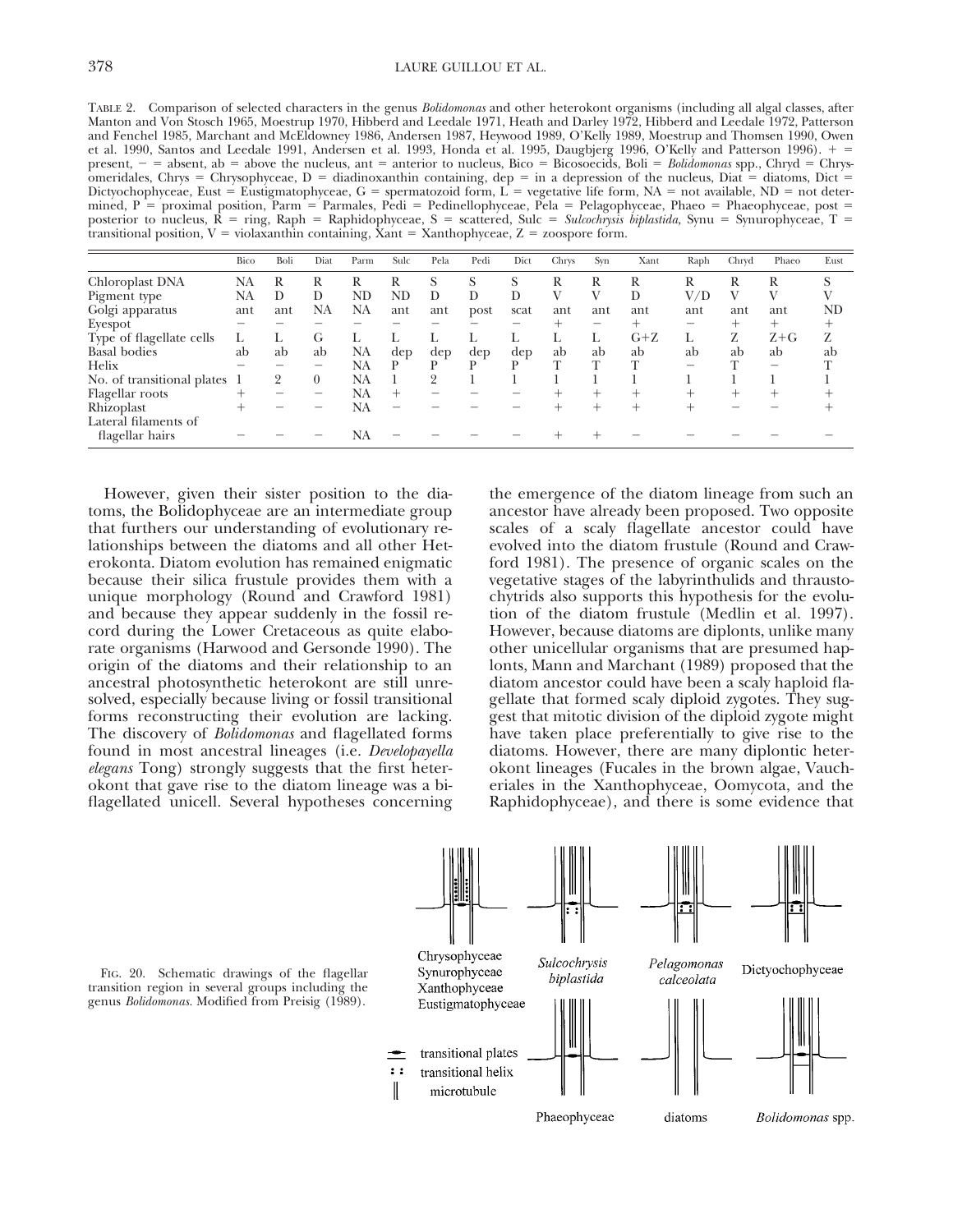early heterotrophic divergences in the heterokont lineage are also diplonts (Medlin et al. 1997). Such reports suggest that the ancestral heterokont was likely diploid. Nevertheless, it is possible that life cycle stages could be decoupled so that either the haploid or the diploid stage in one group becomes the dominant vegetative form. Without knowing the ploidy level of the Bolidophyceae, one can only speculate whether the Bolidophyceae and the diatoms are representatives of two different morphologies included in an ancestral life history. The hypotheses of both Round and Crawford (1981) and Mann and Marchant (1989) could be tested if the ploidy levels were known for both groups and for the Parmales (Booth and Marchant 1987); these might also play a key role in the evolution of these groups. Key questions as to whether Bolidophyceae are diplonts or haplonts and have retained sexual reproduction and whether they can produce resistant forms with silica structures remain to be answered.

*Ecological implications.* In oligotrophic areas, picoeukaryotes constitute up to one-third of the total phytoplanktonic biomass, the rest being attributable to the prokaryotes *Prochlorococcus* and *Synechococcus* (Campbell et al. 1994). Because picoeukaryotes are significantly larger than the photosynthetic prokaryotes, their contribution to primary production might in fact exceed their share of the biomass (Li 1994). Despite their key role, we have very little information on the taxonomic identity of picoeukaryotes. The only technique widely used for this purpose is HPLC pigment analysis, which provides information at the class level (e.g. Claustre and Marty 1995). However, this approach relies on hypotheses that are based on pigment data from cultured strains. The fact that *Bolidomonas* strains have been isolated from several locations, both in the Mediterranean Sea and the equatorial Pacific Ocean and from both oligotrophic and mesotrophic waters, suggests that the Bolidophyceae could be widespread in the oceans. Because both the Bolidophyceae and the diatoms possess similar pigments, diatoms could well be overestimated by current pigment algorithms at the expense of the Bolidophyceae. A better knowledge of the abundance and distribution of Bolidophyceae should allow us to determine whether they are minor or major contributors to the fucoxanthin pool in the ocean and, eventually, to correct our current pigment-based estimates. The present study suggests that there might be still other major picoplanktonic lineages to be discovered in oceanic waters; thus, it is critical to continue isolating and characterizing novel strains.

We thank N. Simon, B. de Revier, and F. Partensky for critically reading the manuscript; W. H. C. F. Kooistra, U. Wellbrock, and S. Y. Moon for help with sequences; S. Boulben for maintaining the cultures; M. J. Bodiou for drawing the holotype (Fig. 1); D. Saint Hilaire and M. Goudeau for thin sectioning; and J. Sourimant for help with TEM. Financial support for L.G. was provided by a doctoral fellowship from Région Bretagne. This work was supported in part by the following programs: JGOFS-France (EPOPE and PROSOPE), Réseau Biodiversité Marine, GDR 869 (MINOS cruise), ACC-SV  $N^{\circ}7$ , and DFG (ME 1480/1–2). This is contribution XXX from the Alfred-Wegener-Institute.

- Andersen, R. A. 1987. Synurophyceae *classis nov.,* a new class of algae. *Am. J. Bot.* 74:337–53.
- Andersen, R. A., Barr, D. J. S., Lynn, D. H., Melkonian, M., Moestrup, Ø. & Sleigh, M. A. 1991. Terminology and nomenclature of the cytoskeletal elements associated with the flagellar/ciliary apparatus in protists. *Protoplasma* 164:1–8.
- Andersen, R. A., Saunders, G. W., Paskind, M. P. & Sexton, J. 1993. Ultrastructure and 18S rRNA gene sequence for *Pelagomonas calceolata* gen. and sp. nov. and the description of a new algal class, the Pelagophyceae *classis nov. J. Phycol.* 29: 701–15.
- Beech, P. L., Heimann, K. & Melkonian, M. 1991. Development of the flagellar apparatus during the cell cycle in unicellular algae. *Protoplasma* 164:23–37.
- Bhattacharya, D. & Medlin, L. 1995. The phylogeny of plastids: a review based on comparisons of small-subunit ribosomal RNA coding regions. *J. Phycol.* 31:489–98.
- Bhattacharya, D., Medlin, L., Wainright, P. O., Aritzia, E. V., Bibeau, C., Stickel, S. K. & Sogin, M. L. 1992. Algae containing chlorophylls  $a + c$  are paraphyletic: molecular evolutionary analysis of the Chromophyta. *Evolution* 46:1801–17. Errata 1993. *Evolution* 47:986.
- Booth, B. C. & Marchant, H. J. 1987. Parmales, a new order of marine Chrysophytes, with descriptions of three genera and seven species. *J. Phycol.* 23:245–60.
- Campbell, L., Nolla, H. A. & Vaulot, D. 1994. The importance of *Prochlorococcus* to community structure in the central North Pacific Ocean. *Limnol. Oceanogr.* 39:954–61.
- Cavalier-Smith, T. 1986. The kingdom Chromista: origin and systematics. *Prog. Phycol. Res.* 4:309–47.
- 1993. Kingdom Protozoa and its 18 phyla. *Microbiol. Rev.* 57:953–94.
- Cavalier-Smith, T., Chao, E. E., Thompson, C. E. & Hourihane, S. L. 1995. *Oikomonas,* a distinctive zooflagellate related to Chrysomonads. *Arch. Protistenkd.* 146:273–9.
- Chesnick, J. M., Kooistra, W. C. H. F., Wellbrock, U. & Medlin, L. K. 1997. Ribosomal RNA analysis indicates a benthic pennate diatom ancestry for the endosymbionts of the dinoflagellates *Peridinium foliaceum* and *Peridinium balticum* (Pyrrhophyta). *J. Euk. Microbiol.* 44:314–20.
- Chisholm, S. W., Frankel, S. L., Goericke, R., Olson, R. J., Palenik, B., Waterbury, J. B., West-Johnsrud, L. & Zettler, E. R. 1992. *Prochlorococcus marinus* nov. gen. nov. sp.: an oxyphototrophic marine prokaryote containing divinyl chlorophyll *a* and *b. Arch. Microbiol.* 157:297–300.
- Chisholm, S. W., Olson, R. J., Zettler, E. R., Goericke, R., Waterbury, J. B. & Welschmeyer, N. A. 1988. A novel free-living prochlorophyte abundant in the oceanic euphotic zone. *Nature* 334:340–3.
- Claustre, H. & Marty, J. -C. 1995. Specific phytoplankton biomasses and their relation to primary production in the tropical North Atlantic. *Deep Sea Res.* 42:1475–93.
- Crawford, D. W. 1992. Metabolic cost of motility in planktonic protists: theoretical considerations on size scaling and swimming speed. *Microb. Ecol.* 24:1–10.
- Daugbjerg, N. 1996. *Mesopedinella arctica* gen. et sp. nov. (Pedinellales, Dictyochophyceae) I: fine structure of a new marine phytoflagellate from Arctic Canada. *Phycologia* 35:435–45.
- Daugbjerg, N. & Andersen, R. A. 1997. A molecular phylogeny of the heterokont algae based on analyses of chloroplast-encoded *rbc*L sequence data. *J. Phycol.* 33:1031–41.
- De Rijk, P. & De Wachter, R. 1993. DCSE: an interactive tool for sequence alignment and secondary structure research. *Comput. Appl. Biosci.* 9:735–40.
- De Yoe, H. R., Chan, A. M. & Suttle, C. A. 1995. Phylogeny of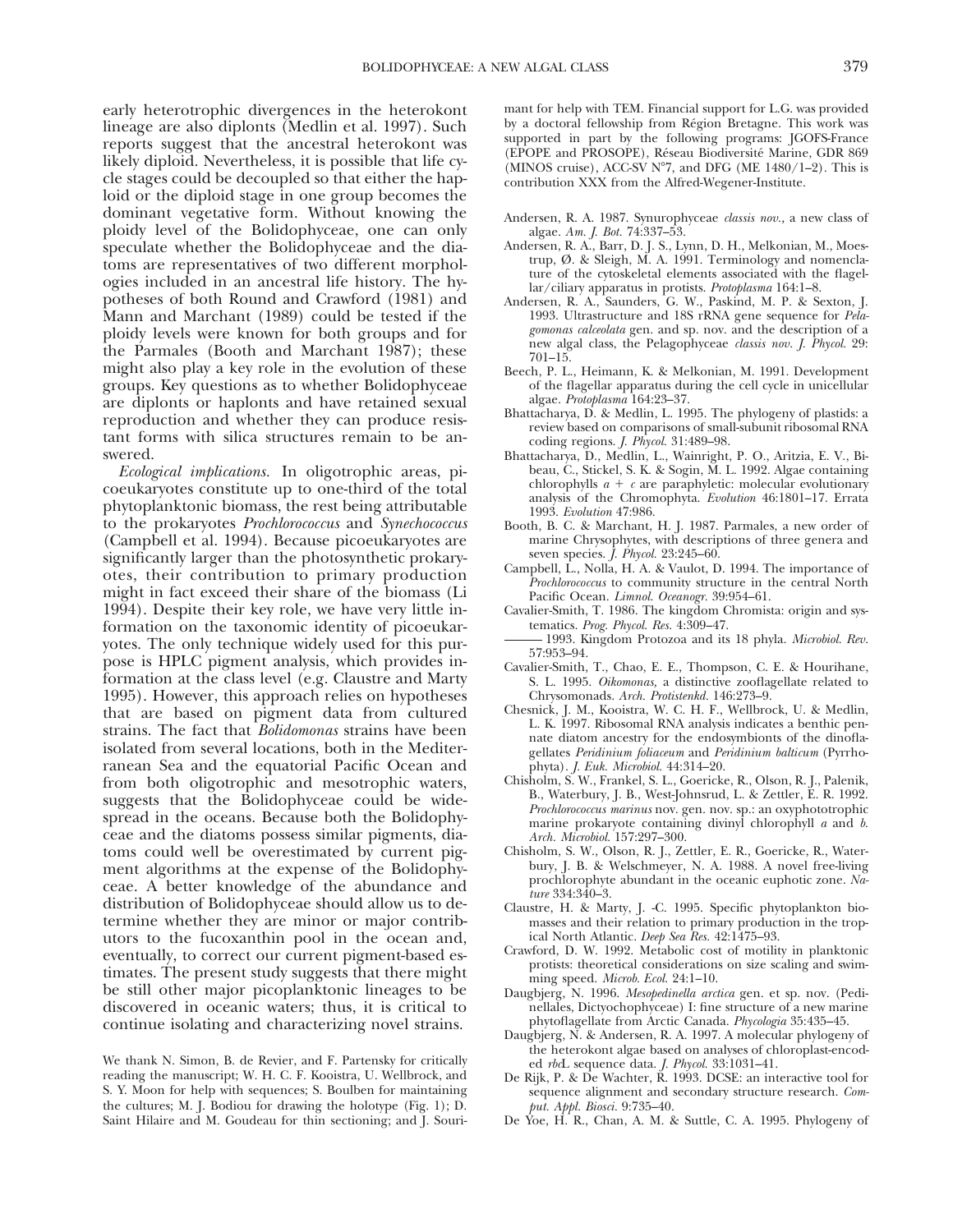*Aureococcus anophagefferens* and a morphologically similar bloom-forming alga from Texas as determined by 18S ribosomal RNA sequence analysis. *J. Phycol.* 31:413–8.

- Eikrem, W. & Throndsen, J. 1990. The ultrastructure of *Bathycoccus* gen. nov. and *B. prasinos* sp. nov., a non motile picoplanktonic alga (Chlorophyta, Prasinophyceae) from the Mediterranean and Atlantic. *Phycologia* 29:344–50.
- Felsenstein, J. 1985. Confidence limits on phylogenies: an approach using the bootstrap. *Evolution* 39:783–91.
- Giovannoni, S. J., Britschgi, T. B., Moyer, C. L. & Field, K. G. 1990. Genetic diversity in Sargasso Sea bacterioplankton. *Nature (Lond.)* 345:60–3.
- Guillard, R. R. L., Keller, M. D., O'Kelly, C. J. & Floyd, G. L. 1991. *Pycnococcus provasolii* gen. et sp. nov., a coccoid prasinoxanthin-containing phytoplankter from the western North Atlantic and Gulf of Mexico. *J. Phycol.* 27:39–47.
- Harwood, D. V. & Gersonde, R. 1990. Lower Cretaceous from ODP Leg 113 Site 693 (Weddell Sea). Part I. vegetative cells. *In* Barker, P. F. et al. [Eds.] *Proceedings of the Ocean Drilling Program, Science Results,* vol. 113. ODP, College Station, Texas, pp. 365–402.
- Hasewaga, T., Miyashita, H., Kawachi, M., Ikemoto, H., Kurano, N., Miyachi, S. & Chihara, M. 1996. *Prasinoderma coloniale* gen. et sp. nov., a new pelagic coccoid prasinophyte from the western Pacific Ocean. *Phycologia* 35:170–6.
- Heath, I. B. & Darley, W. M. 1972. Observations on the ultrastructure of the male gametes of *Biddulphia levis* Ehr. *J. Phycol.* 8: 51–9.
- Heywood, P. 1989. Some affinities of the Raphidophyceae with other chromophyte algae. *In* Green, J. C., Leadbeater, B. S. C. & Diver, W. L. [Eds.] *The Chromophyte Algae: Problems and Perspectives,* Systematics Association Special Volume, vol. 38. Clarendon Press, Oxford, pp. 279–93.
- Hibberd, D. J. & Leedale, G. F. 1971. Cytology and ultrastructure of the Xanthophyceae. II. The zoospore and vegetative cell of coccoid forms, with special reference to *Ophiocytium majus* Naegeli. *Br. Phycol. J.* 6:1–23.

1972. Observations on the cytology and ultrastructure of the new algal class, Eustigmatophyceae. *An. Bot.* 36:49–71.

- Honda, D. & Inouye, I. 1995. Ultrastructure and reconstruction of the flagellar apparatus architecture in *Ankylochrysis lutea* (Chrysophyceae, Sarcinochrysidales). *Phycologia* 34:215–27.
- Honda, D., Kawachi, M. & Inouye, I. 1995. *Sulcochrysis biplastida* gen. et sp. nov.: cell structure and absolute configuration of the flagellar apparatus of an enigmatic chromophyte alga. *Phycol. Res.* 43:1–16.
- Jeffrey, S. W. & Wright, S. W. 1997. Qualitative and quantitative analysis of SCOR reference algal cultures. *In* Jeffrey, S. W., Mantoura, R. F. C. & Wright, S. W. [Eds.] *Phytoplankton Pigments in Oceanography: Guidelines to Modern Methods.* UNESCO, Paris, pp. 343–60.
- Johnson, P. W. & Sieburth, J. M. 1979. Chroococcoid cyanobacteria in the sea: an ubiquitous and diverse phototrophic biomass. *Limnol. Oceanogr.* 24:928–35.
- Keller, M. D., Selvin, R. C., Claus, W. & Guillard, R. R. L. 1987. Media for the culture of oceanic ultraphytoplankton. *J. Phycol.* 23:633–8.
- Kimura, M. 1980. A simple method for estimating evolutionary rates of base substitutions through comparative studies of nucleotide sequences. *J. Mol. Evol.* 16:111–20.
- Li, W. K. W. 1994. Primary productivity of prochlorophytes, cyanobacteria, and eucaryotic ultraphytoplankton: measurements from flow cytometric sorting. *Limnol. Oceanogr.* 39:169– 75.
- Li, W. K. W., Subba Rao, D. V., Harrison, W. G., Smith, J. C., Cullen, J. J., Irwin, B. & Platt, T. 1983. Autotrophic picoplankton in the tropical ocean. *Science* 219:292–5.
- Loiseaux, S. 1973. Ultrastructure of zoidogenesis in unilocular zoidocysts of several brown algae, *J. Phycol.* 9:277–89.
- Loiseaux, S. & West, J. A. 1970. Brown algal mastigonemes: comparative ultrastructure. *Trans. Am. Microsc. Soc.* 89:524–32.
- Mann, D. G. & Marchant, H. J. 1989. The origin of the diatom and its life cycle. *In* Green, J. C., Leadbeater, B. S. C. & Diver,

W. L. [Eds.] *The Chromophyte Algae: Problems and Perspectives,* Systematics Association Special Volume, vol. 38. Clarendon Press, Oxford, pp. 307–23.

- Manton, I. & von Stosch, H. A. 1965. Observations on the fine structure of the male gamete of the marine centric diatom *Lithodesmium undulatum. J. R. Microsc. Soc.* 85:119–34.
- Mantoura, R. F. C. & Repeta, D. 1997. Calibration methods for HPLC. *In* Jeffrey, S. W., Mantoura, R. F. C. & Wright, S. W. [Eds.] *Phytoplankton Pigments in Oceanography: Guidelines to Modern Methods.* UNESCO, Paris, pp. 407–28.
- Marchant, H. J. & McEldowney, A. 1986. Nanoplanktonic siliceous cysts from Antarctica are algae. *Mar. Biol.* 92:53–7.
- Marie, D., Partensky, F., Jacquet, S. & Vaulot, D. 1997. Enumeration and cell cycle analysis of natural populations of marine picoplankton by flow cytometry using the nucleic acid stain SYBR Green I. *Appl. Environ. Microbiol.* 63:186–93.
- Medlin, L. K., Kooistra, W. H. C. F., Gersonde, R., Sims, P. A. & Wellbrock, U. 1997. Mini-review: is the origin of the diatoms related to the end-Permian mass extinction? *Nova Hedwigia* 65:1–11.
- Miyashita, H., Ikemoto, H. Kurano, N., Miyachi, S. & Chihara, M. 1993. *Prasinococcus capsulatus* gen. et sp. nov., a new marine coccoid prasinophyte. *J. Gen. Appl. Microb.* 39:571–82.
- Moestrup, Ø. 1970. On the fine structure of the spermatozoids of *Vaucheria sescuplicaria* and on the later stages in spermatogenesis. *J. Mar. Biol. Assoc. UK* 50:513–23.
- Moestrup, Ø. & Thomsen, H. A. 1990. *Dictyocha speculum* (Silicoflagellata, Dictyochophyceae), studies on armoured and unarmoured stages. *Biol. Skrifter* 37: 1–57.
- O'Kelly, C. J. 1989. The evolutionary origin of the brown algae: information from studies of motile cell ultrastructure. *In* Green, J. C., Leadbeater, B. S. C. & Diver, W. L. [Eds.] *The Chromophyte Algae: Problems and Perspectives,* Systematics Association Special Volume, vol. 38. Clarendon Press, Oxford, pp. 255–78.
- O'Kelly, C. J. & Patterson, D. J. 1996. The flagellar apparatus of *Cafeteria roenbergensis* Fenchel & Patterson, 1988 (Bicosoecales 5 Bicosoecida). *Eur. J. Protistol.* 32:216–26.
- Owen, H. A., Mattox, K. R. & Stewart, K. D. 1990. Fine structure of the flagellar apparatus of *Dinobryon cylindricum* (Chrysophyceae). *J. Phycol.* 26:131–41.
- Patterson, D. J. 1989. Stramenopiles: chromophytes from a protistan perspective. *In* Green, J. C., Leadbeater, B. S. C. & Diver, W. L. [Eds.] *The Chromophyte Algae: Problems and Perspectives,* Systematics Association Special Volume, vol. 38. Clarendon Press, Oxford, pp. 357–79.
- Patterson, D. J. & Fenchel, T. 1985. Insights into the evolution of heliozoa (Protozoa, Sarcodina) as provided by ultrastructural studies on a new species of flagellate from the genus *Pteridomonas. Biol. J. Linn. Soc.* 34:381–403.
- Peters, M. C. & Andersen, R. A. 1993. The flagellar apparatus of *Chrysolepidomonas dendrolepidota* (Chrysophyceae), a singlecelled monad covered with organic scales. *J. Phycol.* 29:476– 85.
- Platt, T., Subba Rao, D. V. & Irvin, B. 1983. Photosynthesis of picoplankton in the oligotrophic ocean. *Nature* 300:702–4.
- Potter, D., LaJeunesse, T. C., Saunders, G. W. & Andersen, R. A. 1997. Convergent evolution masks extensive biodiversity among marine coccoid picoplankton. *Biodiv. Conserv.* 6:99– 107.
- Preisig, H. R. 1989. The flagellar base ultrastructure and phylogeny of chromophytes. *In* Green, J. C., Leadbeater, B. S. C. & Diver, W. L. [Eds.] *The Chromophyte Algae: Problems and Perspectives,* Systematics Association Special Volume, vol. 38. Clarendon Press, Oxford, pp. 167–87.
- Round, F. E. & Crawford, R. M. 1981. The lines of evolution of the Bacillariophyta. I. origin. *Proc. R. Soc. Lond.* B211:237–60.
- Santos, L. M. A. & Leedale, G. F. 1991. *Vischeria stellata* (Eustigmatophyceae): ultrastructure of the zoospores, with special reference to the flagellar apparatus. *Protoplasma* 164:160–7.